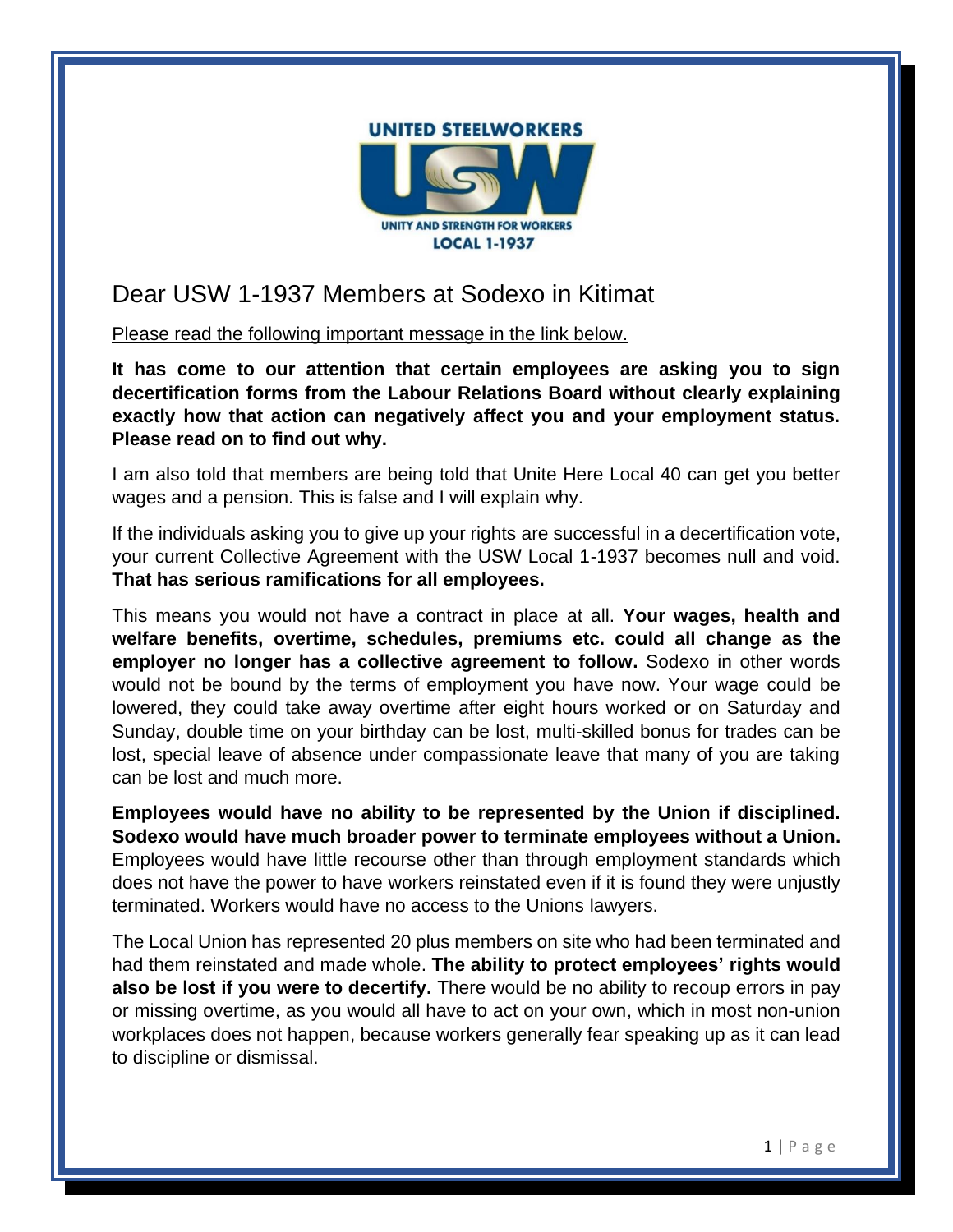**These next points are extremely important and something you definitely need to know: By law, once the workplace was de-unionized, any Union trying to sign up the crew to their Union would not be able to apply for certification to represent employees in the bargaining unit for ten (10) months after the date of decertification. Even then, they would have to bargain a new contract with Sodexo which often takes six or more months to negotiate a whole new contract. That entire time seniority will not apply. Also, there is nothing to guarantee that once decertified, employees would agree to sign up to another Union.**

## **We do not mean to sound alarmist, but from those we have talked to, USW members at Sodexo are not being told the dangers of decertifying. They are only being promised things that cannot be guaranteed.**

As a matter of fact, nothing you have now is guaranteed with a different Union or a new contract. Unite Here Local 40 who have consistently interfered, and misinformed Sodexo employees cannot guarantee you **anything** and as stated, if a new Union were certified, it can be half a year or more of bargaining after the initial 10 months of waiting, before a new contract may be negotiated. All with no guarantee of improved wages or conditions that you already have including the annual increases.

As already stated, during the year or more you would be without a contract, you are on your own, without representation. FYI, in the past 20 months, Local 1-1937 has returned 20 employees to work who were dismissed improperly. Those employees would have no recourse. **Thankfully, these members and the countless others who have had their discipline either removed or lessened had their Union go to bat for them and get them reinstated and made whole.**

**No first contract is perfect, but we have 100% paid benefits, night shift premium, training premium, overtime after eight hours and all day on Saturday and Sunday, shoe allowance, call out pay for trades, double time on your birthday, vacation with pay (Civeo adds the vacation pay to your wage and there is no vacation), no split shifts like Unite 40 supports, and fully paid flights (Civeo pays \$450/month and your flights currently cost \$700 each rotation). Do not let people give you cherry picked issues that are only intended to get you to forget about the whole package of rights, wages and benefits you receive as USW members.**

If you are being told who the Union is, that is leading you to believe they will sign you up in 10 months, and then give you everything you want on a silver platter, we would like to know who they are, so we can speak to them directly about the very difficult situation they are putting all Sodexo workers in. **You can confidentially email us with this information at my email address below.**

The pandemic over the last many months has been difficult for everyone. All of the restrictions in place regarding employees not going into town, masks, isolation in the COVID ward and me not being allowed on site as per Fluor's restrictions have worn everyone out.